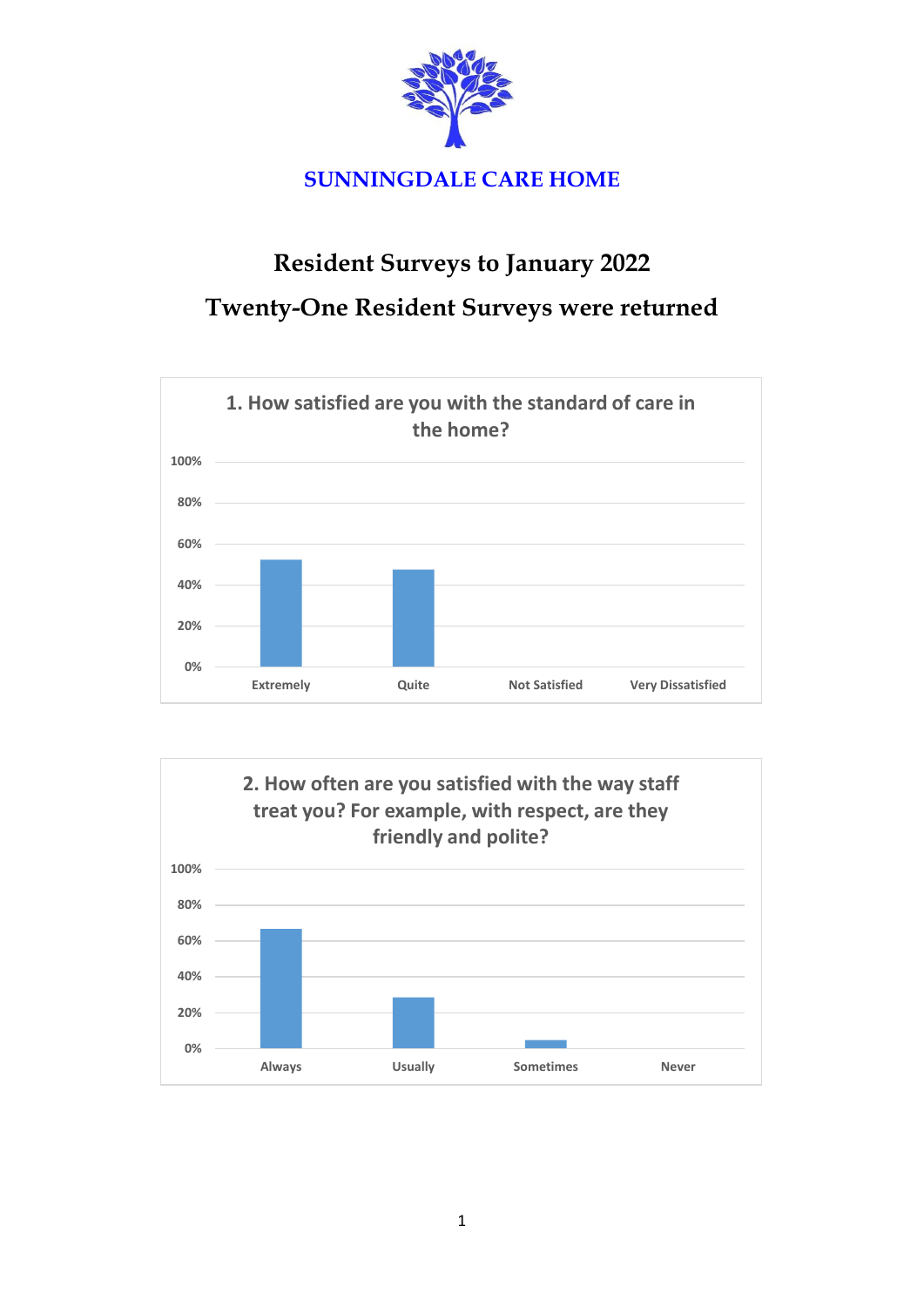



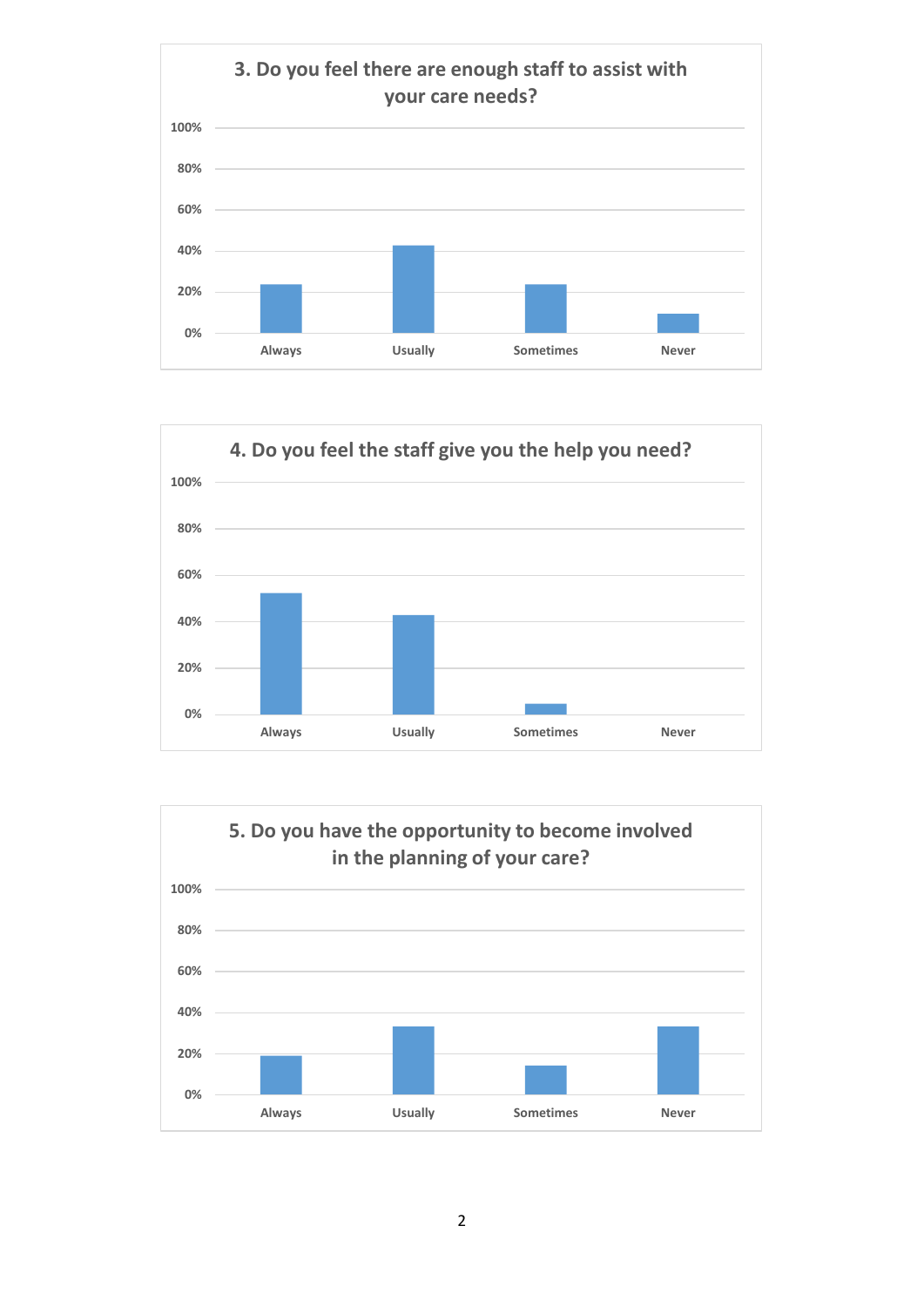



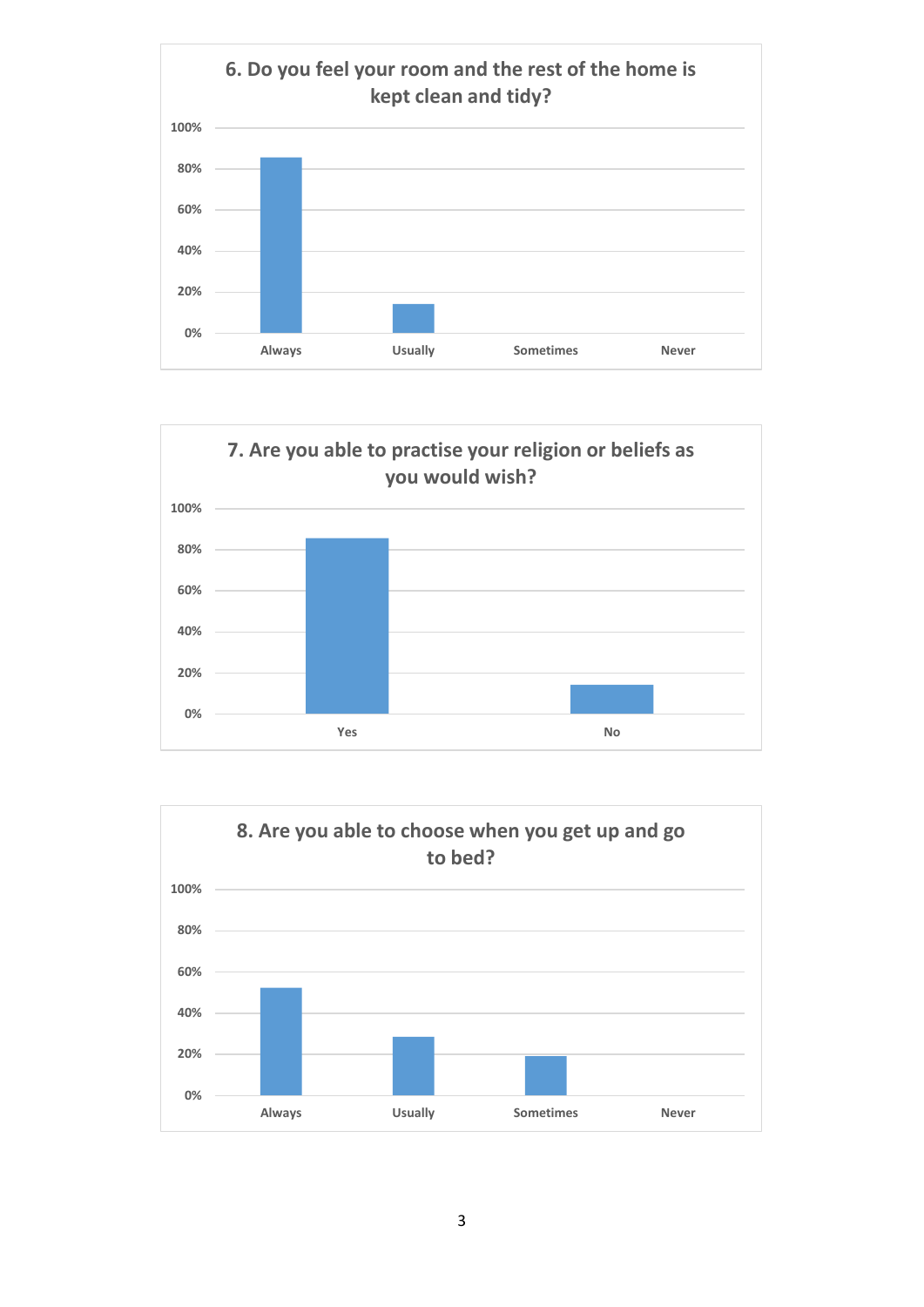



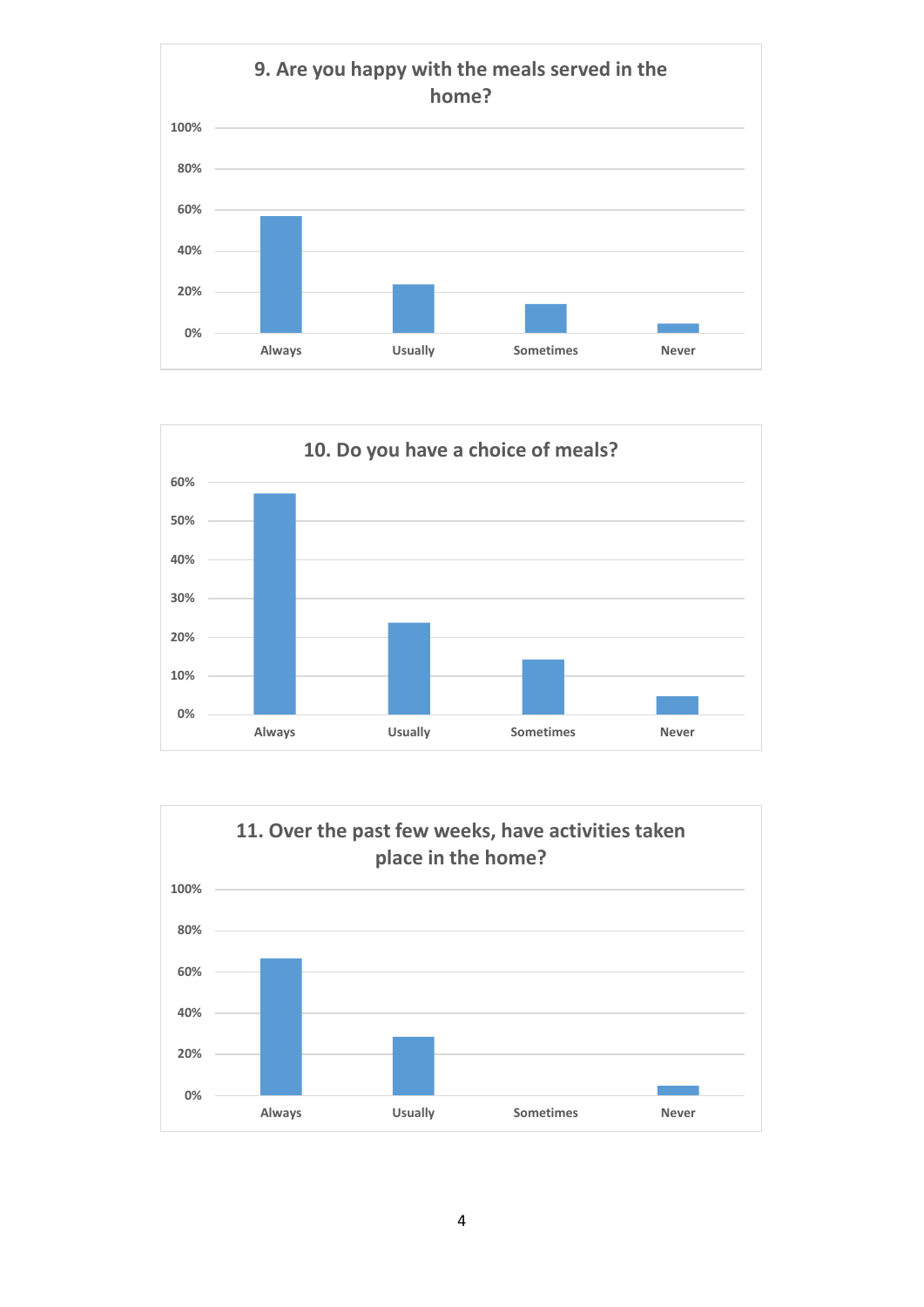



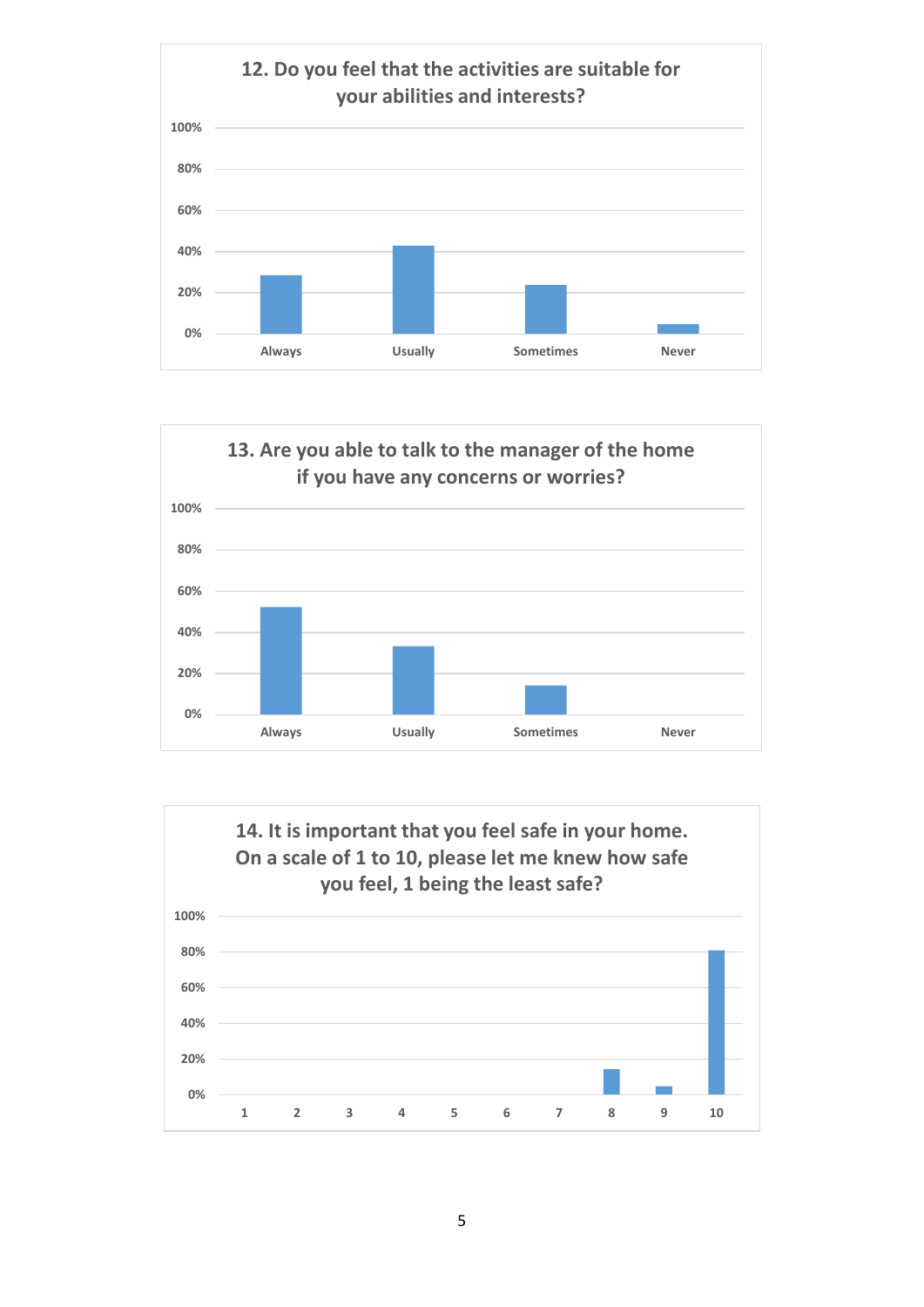



## 17 **What is the best thing about living in your home?**

- \* The staff, atmosphere, cleanliness and food are all wonderful.
- \* Safety & care.
- \* Friendliness. Always something to do. Everyone friendly and kind.
- \* Being looked after.
- \* Sitting out of bed in lounge and meeting people.
- \* Location.
- \* Being looked after.
- \* It's friendly.
- \* Company.
- \* Being cared for properly.
- \* I get done what I can't do myself.
- \* Being looked after properly.
- \* Friendly people.
- \* I'm not on my own.
- \* Smoking.